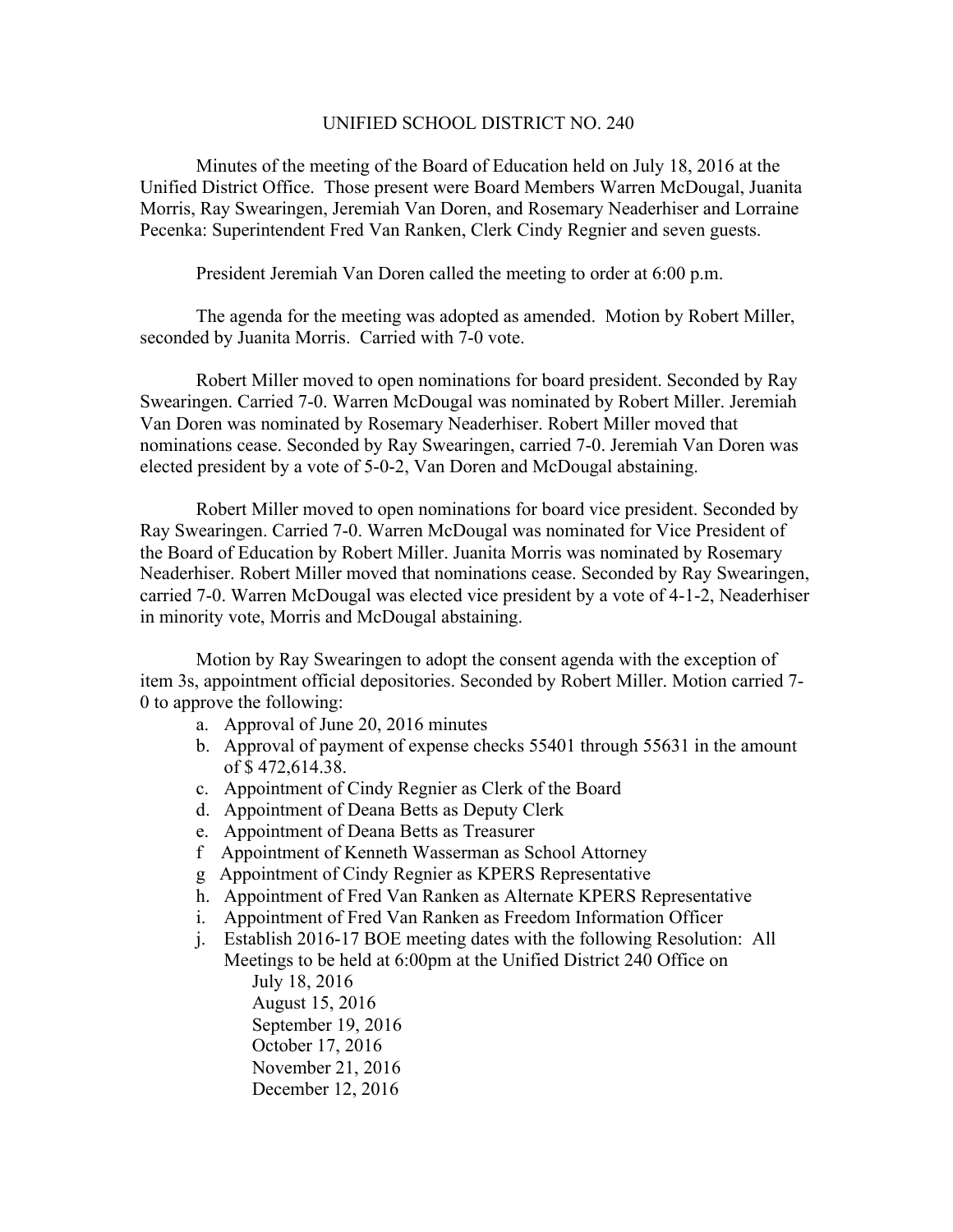January 16, 2017 February 13, 2017 March 13, 2017 April 17, 2017 May 15, 2017 June 19, 2017

- k. Continuation of Federal Programs with Fred Van Ranken as the authorized representative and Craig Gantenbein as the supervising principal
- l. Appointment of Craig Gantenbein as USD 240 Compliance Coordinator for Federal Funds including Title VI, Title VII, Title IX and Section 500 (UDU)
- m. Appointment of Fred Van Ranken as Asbestos Program Manager
- n. Designation of Fred Van Ranken as Hazard Communication Program Manager
- o. Continuation of the Food Service Program and Special Milk Program according to rules and regulations of KSDE and the National School Lunch Program and to approve income guidelines for free and reduced meals and for free milk.
- p. Appointment of Fred Van Ranken as Food Service Hearing Officer
- q. Responsibility of administering Activity Funds, authorization to sign checks and to make monthly reports to the Board of Education assigned to:

| Curtis Nightingale | Bennington Jr. High/High School |
|--------------------|---------------------------------|
| Craig Gantenbein   | Bennington Grade School         |
| Steven Kimmi       | <b>Tescott High School</b>      |
| Steven Kimmi       | <b>Tescott Grade School</b>     |
|                    |                                 |

- r. The Textbook Rental Revolving Fund be in a separate BOE Activity Fund and Fred Van Ranken be charged with the responsibility of administering the Activity Funds and authorized to sign checks.
- t. Waiver of G.A.A.P. Adopt the attached resolution concerning generally accepted accounting principals and fixed asset accounting.

u. Adopt the resolution regarding the early payment of certain claims as authorized by Senate Bill 446.

- v. Designate the Minneapolis Messenger as the official newspaper of the school district for the publication of required public notices
- w. Appoint school principals as designated employees who shall report to the Secretary of Social and Rehabilitation Services, or a designee of the secretary, all cases of children who are not attending school as required by K.S.A. 72- 1113 and amendments thereto:

| Curtis Nightingale | Bennington Jr. High/High School |
|--------------------|---------------------------------|
| Craig Gantenbein   | Bennington Grade School         |
| Steven Kimmi       | <b>Tescott High School</b>      |
| Steven Kimmi       | <b>Tescott Grade School</b>     |
|                    |                                 |

- x. Appoint school principals as coordinators for homeless children duties
- y. Appoint Fred Van Ranken as hearing Officer for student long-term suspensions or expulsions.
- z. Utilize the provisions of the School Year Alternatives as authorized by K.S.A. 72-1106 and to adopt the 2016-17 school calendar as outline below: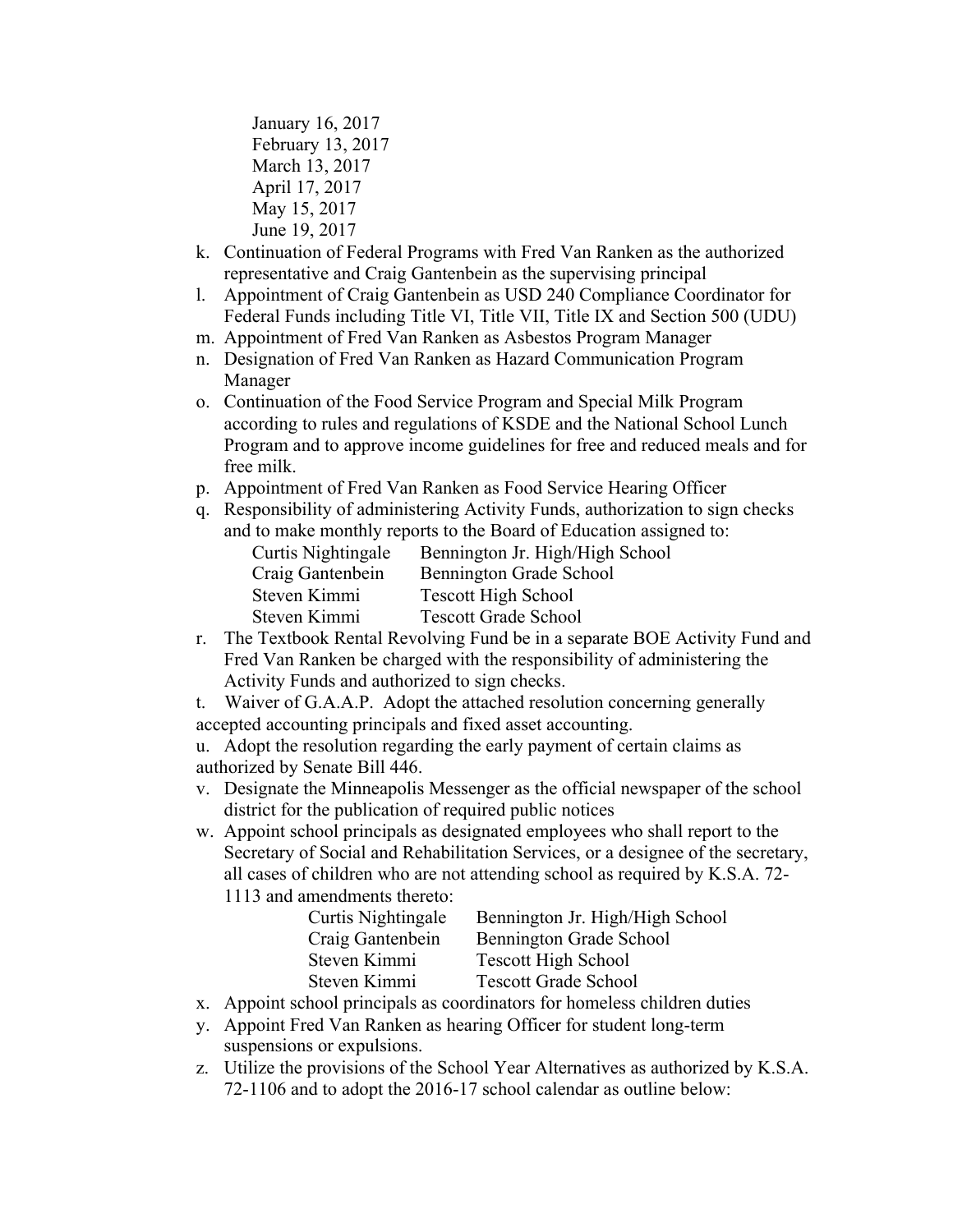First Day of School August 18, 2016 Last Day of School May 25, 2017 Vacations and holidays as set forth on the attached calendar With not less than: 465 school hours for kindergarten students 1116 school hours for students in grades  $1 - 11$ 1086 school hours for students in grade 12

Motion by Robert Miller, seconded by Rosemary Neaderhiser to

s. Establish the following banks as official depositories for funds under the control of the BOE:

Bennington State Bank

Accounts Payable – all tax funds Board of Education Activity Fund Bennington High School Activity Fund Bennington Grade School Activity Fund Bank of Tescott Payroll Account – all tax funds

Tescott High School Activity Fund Tescott Grade School Activity Fund

Motion carried 6-0-1, Van Doren abstaining

Motion by Juanita Morris to authorize Superintendent Van Ranken to publish the 2016- 17 budget and schedule the budget hearing for August 15, 2016 at 6:00 p.m. Seconded by Robert Miller. Motion carried 7-0.

Motion by Rosemary Neaderhiser to give authority to Superintendent Van Ranken and auditor to make all necessary actions and transfers. Seconded by Ray Swearingen. Motion carried 7-0.

Motion by Ray Swearingen to approve all out of district applications recommended by principals. Seconded by Robert Miller. Motion carried 7-0.

Motion by Ray Swearingen that the board enter executive session for 20 minutes to o personnel and negotiations. Seconded by Lorraine Pecenka. Motion carried 7-0. The board entered executive session at 7:45 p.m.

The board reconvened at 8:05 p.m.

Motion by Warren McDougal that the board reenter executive session for 15 minutes to discuss personnel and negotiations. Seconded by Juanita Morris. The board entered executive session at 8:05 p.m.

The board reconvened at 8:20 p.m.